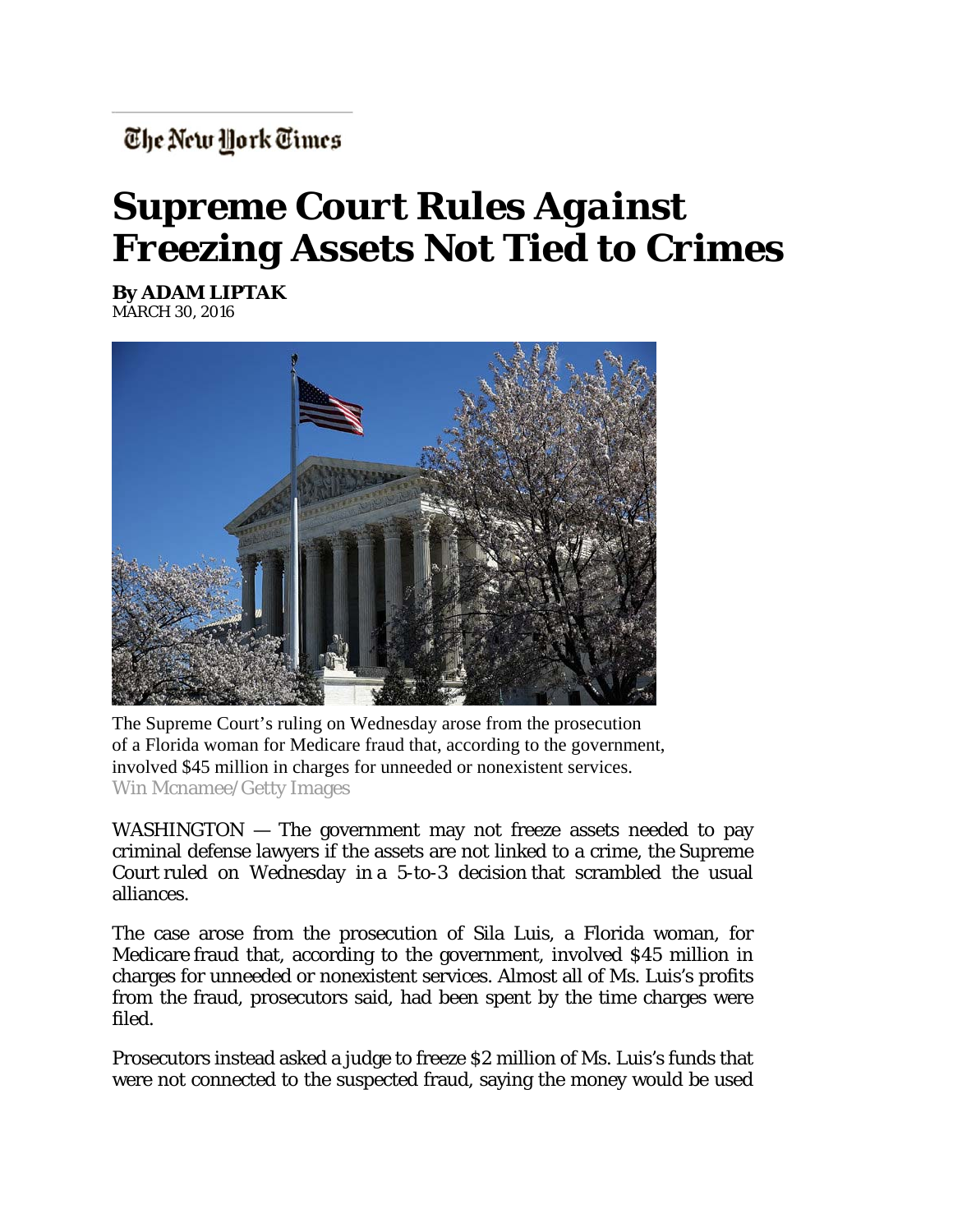to pay fines and provide restitution should she be convicted. Ms. Luis said she needed the money to pay her lawyers.

The judge issued an order freezing her assets. That order, the Supreme Court ruled on Wednesday, violated her Sixth Amendment right to the assistance of counsel.

Justice Stephen G. Breyer, in a plurality opinion also signed by Chief Justice John G. Roberts Jr. and Justices Ruth Bader Ginsburg and Sonia Sotomayor, said the case was simple.

The government can seize, Justice Breyer wrote, "a robber's loot, a drug seller's cocaine, a burglar's tools, or other property associated with the planning, implementing, or concealing of a crime." But it cannot, he said, freeze money or other assets unconnected to the crime.

"The distinction that we have discussed is thus an important one, not a technicality," he wrote. "It is the difference between what is yours and what is mine."

In announcing his opinion from the bench, he added, "It's pretty basic."

Justice Breyer said the ruling, in Luis v. United States, No. 14-419, did not change the general framework established by United States v. Monsanto, a 1989 decision that said freezing assets was permissible, even if it frustrated the defendant's ability to hire a lawyer, as long as there was probable cause that a crime had been committed and the assets were linked to the offenses described in the indictment.

The crucial point, Justice Breyer wrote, was that the right to counsel is a fundamental constitutional guarantee, while the government's interest in recovering money is merely important.

"Despite their importance, compared to the right to counsel of choice, these interests would seem to lie somewhat further from the heart of a fair, effective criminal justice system," he wrote.

Justice Clarence Thomas voted with the plurality but did not adopt what he called its balancing approach. If the right to counsel is a fundamental constitutional guarantee, he said, it cannot be weighed against other interests.

It made no difference, he said, that the case concerned limits on a defendant's ability to pay to exercise a constitutional right.

"The right to keep and bear arms, for example, 'implies a corresponding right to obtain the bullets necessary to use them,'" he wrote, quoting an appeals